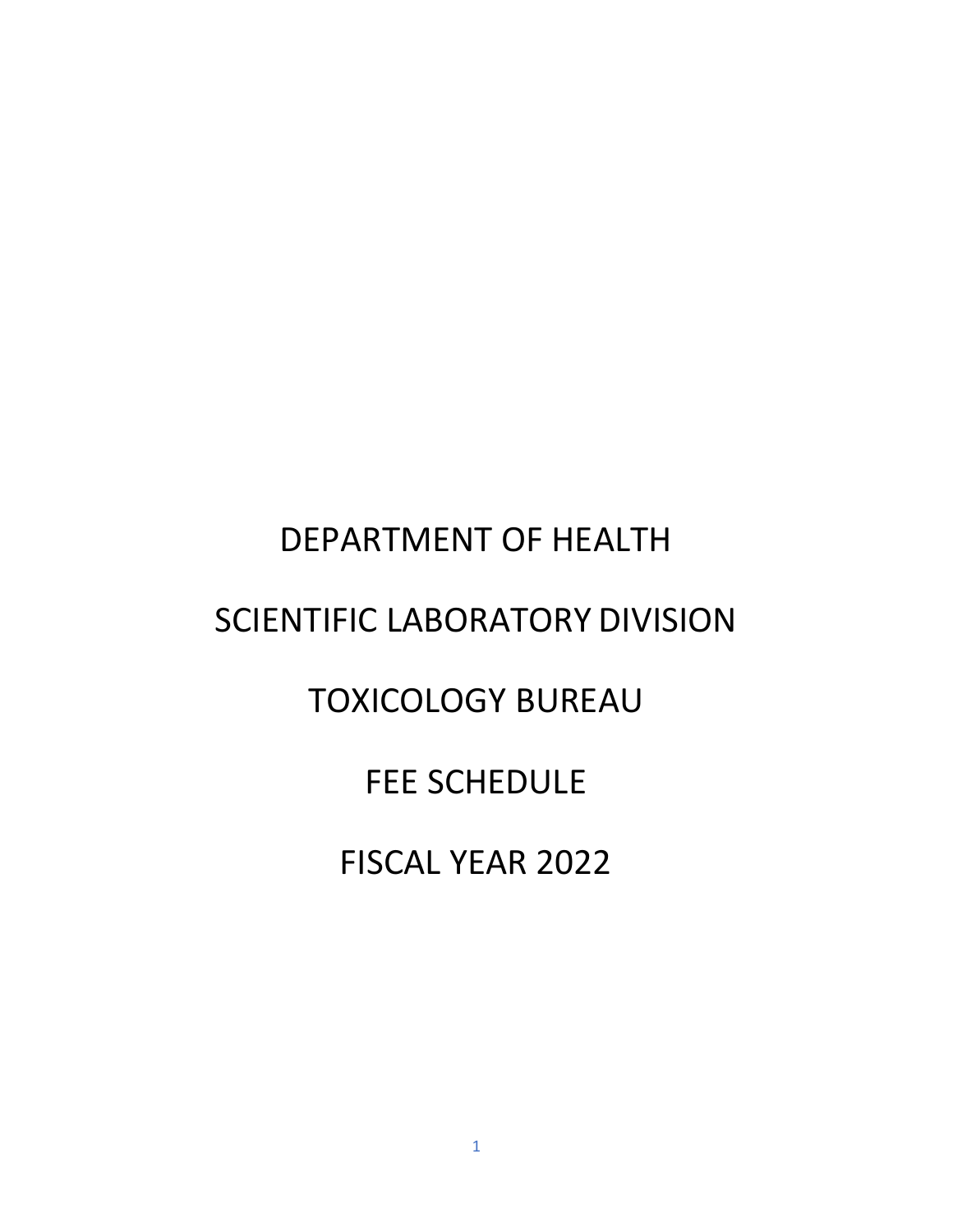## DRUG CONFIRMATION SECTION WTU/FEE SCHEDULE FY2022

| <b>DESCRIPTION</b>                     | <b>COST/TEST</b> |
|----------------------------------------|------------------|
| <b>GCMS Confirmation</b>               | \$200.00         |
| Salicylate Quantitation                | \$45.00          |
| <b>GCMS Quantitation</b>               | \$300.00         |
| <b>GCMS Comprehensive Drug Screen*</b> | \$600.00         |
| <b>LCMS Quantitation</b>               | \$450.00         |
| Court                                  | $***$            |
| Travel                                 | $***$            |

Pricing based on forensic cases and non-contractual work

- \* Includes Confirmation<br>\*\* Consultation Deposition
- Consultation, Deposition, Court Testimony: see General Toxicology Fee Schedule
- \*\*\* \$0.44 per mile, per diem, airfare, car rental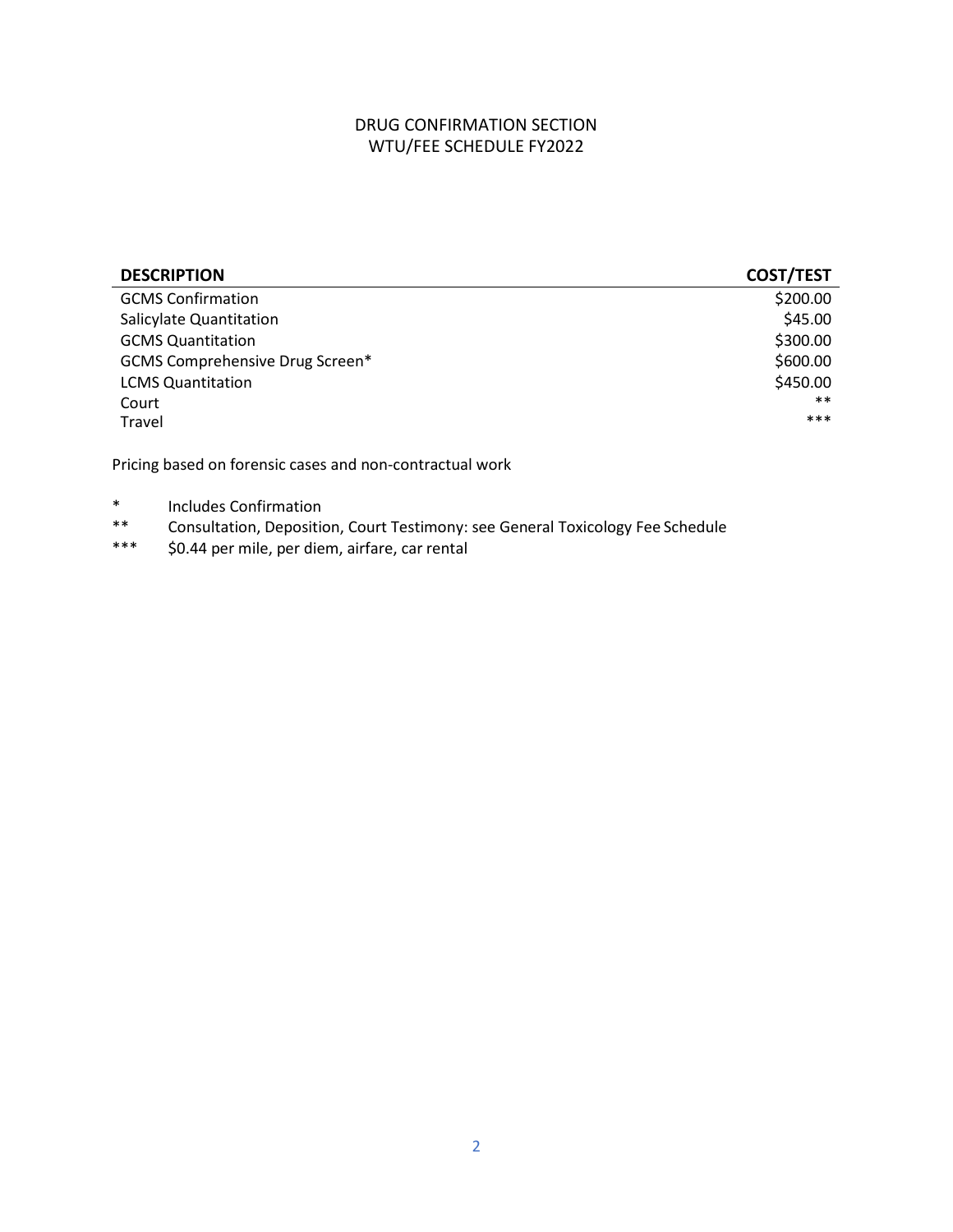## DRUG SCREENING SECTION WTU/FEE SCHEDULE FY2022

| <b>COST/TEST</b> |
|------------------|
| \$70.00          |
| \$45.00          |
| \$90.00          |
| \$150.00         |
| $**$             |
| ***              |
| \$10.00          |
|                  |

Pricing based on forensic cases and non-contractual work

\*\* Consultation, Deposition, Court Testimony: see General Toxicology Fee Schedule<br>\*\*\* S0.44 per mile, per diem, airfare, car rental

\$0.44 per mile, per diem, airfare, car rental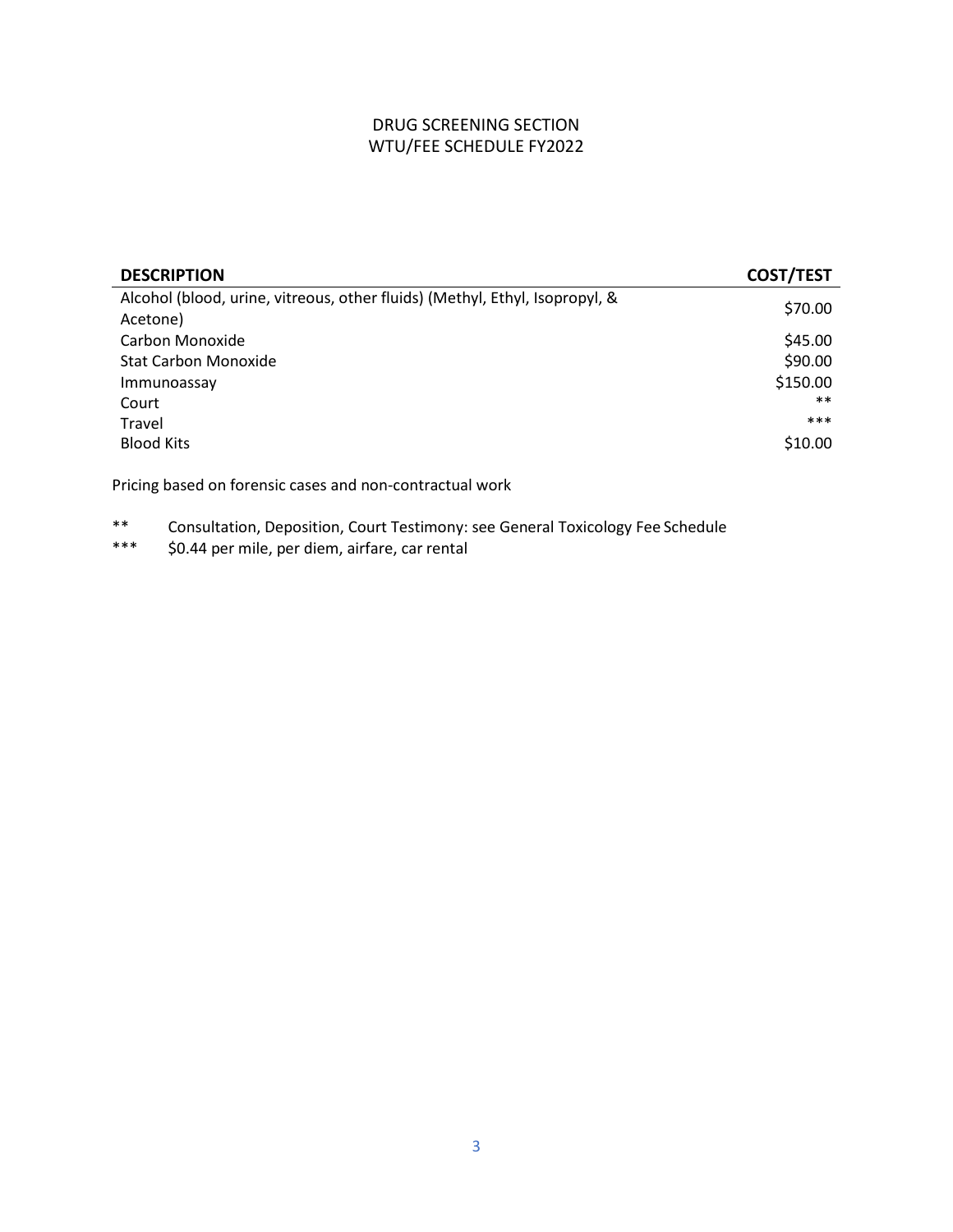## BREATH ALCOHOL SECTION WTU/FEE SCHEDULE FY2022

| <b>DESCRIPTION</b>                      | <b>UNIT</b>     | <b>COST/UNIT</b> |
|-----------------------------------------|-----------------|------------------|
| <b>Basic Training Certification</b>     | Person          | \$125.00         |
| 60-Day Extension - 1 Device             | Person          | \$15.00          |
| Refresher/Renewal/Modification Training | Person          | \$65.00          |
| <b>Instructor Training - 1 Device</b>   | Person          | \$475.00         |
| <b>Instructor Certification Renewal</b> | Person          | \$45.00          |
| <b>Key Operator Basic</b>               | Person          | \$200.00         |
| Key Operator Refresher/Modified         | Person          | \$90.00          |
| Key Operator Certification Renewal      | Person          | \$30.00          |
| <b>Calibration Standards Set</b>        | Set             | \$35.00          |
| <b>Proficiency Samples</b>              | <b>Bottle</b>   | \$25.00          |
| <b>Certification of Instruments</b>     | Each            | \$150.00         |
| <b>Inspection After Repair</b>          | Each            | $$60.00*$        |
| Duplicate Certificate/Card              | 1 <sup>st</sup> | \$50.00          |
| Mouthpieces (100/bag)                   | <b>Bag</b>      | \$40.00          |
| <b>Thermal Printer Paper</b>            | Roll            | \$4.00           |
| Gas Regulator                           | Each            | \$650.00         |

Pricing based on forensic cases and non-contractual work

\* Plus Shipping and Handling